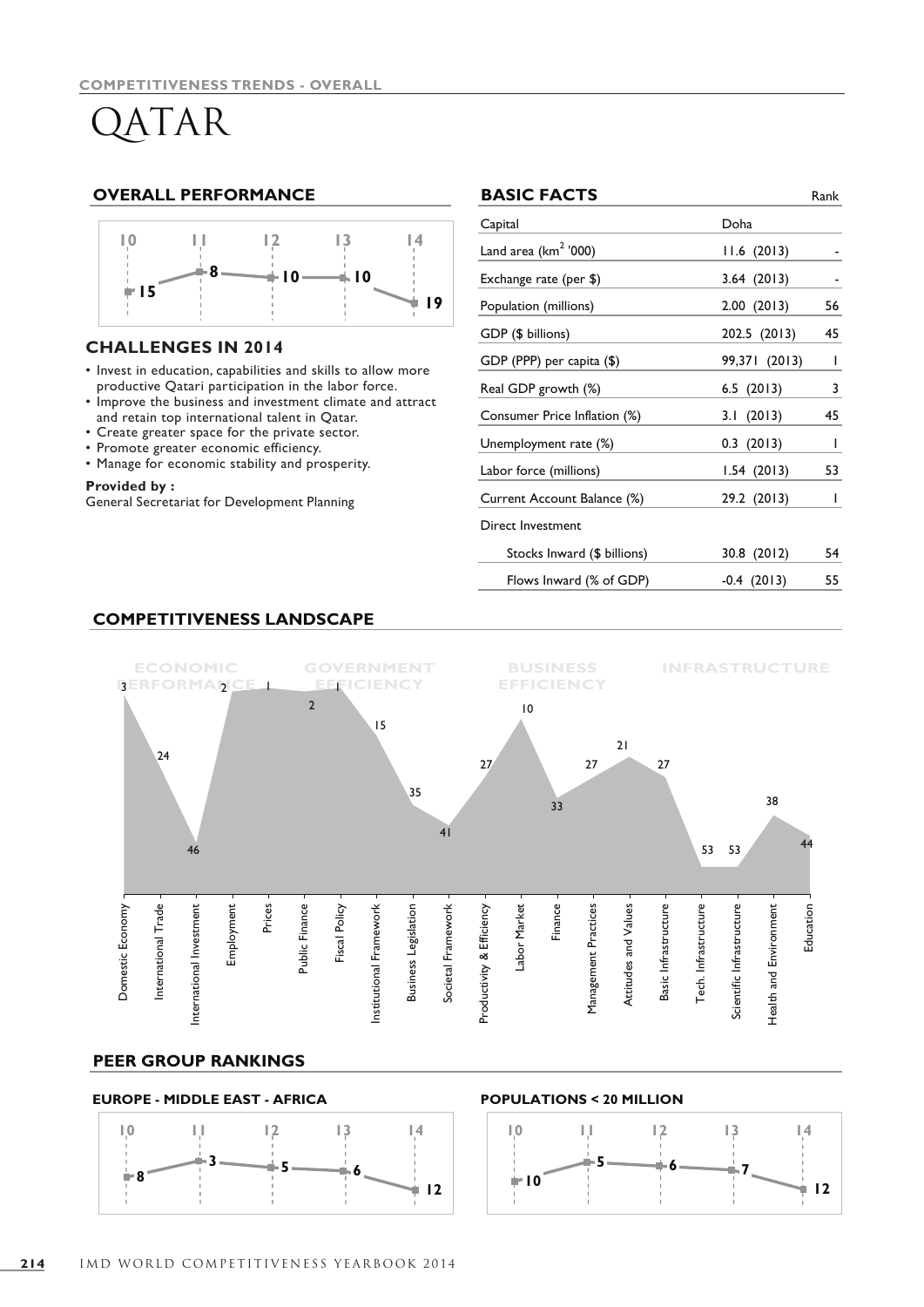$\text{TAR}$ 

### **COMPETITIVENESS EVOLUTION**

**The criteria below highlight the 15 biggest Improvements and the 15 biggest Declines in the overall performance of the economy. They are determined by the largest percentage changes in the value of each criterion from one year to the next.**

|        | <b>IMPROVEMENTS</b>                   | <b>WCY</b><br>2013 | <b>WCY</b><br>2014 | <b>DECLINES</b> |                                       | <b>WCY</b><br>2013 | <b>WCY</b><br>2014 |
|--------|---------------------------------------|--------------------|--------------------|-----------------|---------------------------------------|--------------------|--------------------|
| 1.3.01 | Direct investment flows abroad (\$bn) | 1.84               | 8.02               | 2.3.07          | Exchange rate stability               | 0.004              | 0.037              |
| 1.3.02 | Direct investment flows abroad (%)    | 1.00               | 3.96               | 1.3.05          | Direct investment flows inward (\$bn) | 0.33               | $-0.84$            |
| 2.3.01 | Real short-term interest rate         | 2.60               | $-2.23$            | 1.3.06          | Direct investment flows inward (%)    | 0.18               | $-0.42$            |
| 1.2.25 | Tourism receipts (%)                  | 0.68               | 1.50               | 1.1.15          | Real GDP growth per capita            | 1.56               | $-2.59$            |
| 4.3.15 | Patent applications per capita        | 1.67               | 3.06               | 1.5.01          | Consumer price inflation              | 1.9                | 3.1                |
| 2.3.06 | Foreign currency reserves (\$bn)      | 25.97              | 40.20              | 2.2.01          | Collected total tax revenues (%)      | 6.60               | 9.05               |
| 1.4.06 | Unemployment rate                     | 0.50               | 0.27               | 2.1.02          | Government budget surplus/deficit (%) | 14.53              | 11.01              |
| 4.3.17 | Number of patents in force            | 0.6                | 0.8                | 3.2.18          | Skilled labor (Survey)                | 5.35               | 4.44               |
| 4.1.20 | Future energy supply (Survey)         | 5.56               | 7.56               | 3.2.24          | Competent senior managers (Survey)    | 6.04               | 5.24               |
| 4.2.22 | High-tech exports (%)                 | 0.03               | 0.04               | 4.5.12          | Educational system (Survey)           | 6.86               | 5.97               |
| 1.4.08 | Youth unemployment                    | 1.63               | 1.14               | 2.4.17          | Labor regulations (Survey)            | 5.45               | 4.74               |
| 4.2.12 | Broadband subscribers                 | 93.54              | 117.50             | 4.4.23          | Sustainable development (Survey)      | 6.61               | 5.80               |
| 1.2.12 | Exports of commercial services (\$bn) | 8.21               | 10.13              | 4.5.14          | University education (Survey)         | 7.12               | 6.26               |
| 2.4.12 | Parallel economy (Survey)             | 4.53               | 5.23               | 4.4.19          | Green technology solutions (Survey)   | 5.32               | 4.70               |
| 1.4.07 | Long-term unemployment                | 0.07               | 0.06               | 4.3.22          | Knowledge transfer (Survey)           | 5.99               | 5.30               |

### **KEY ATTRACTIVENESS INDICATORS**

**From a list of 15 indicators, respondents of the Executive Opinion Survey were asked to select 5 that they perceived as the key attractiveness factors of their economy. The chart shows the percentage of responses per indicator from the highest number of responses to the lowest.**

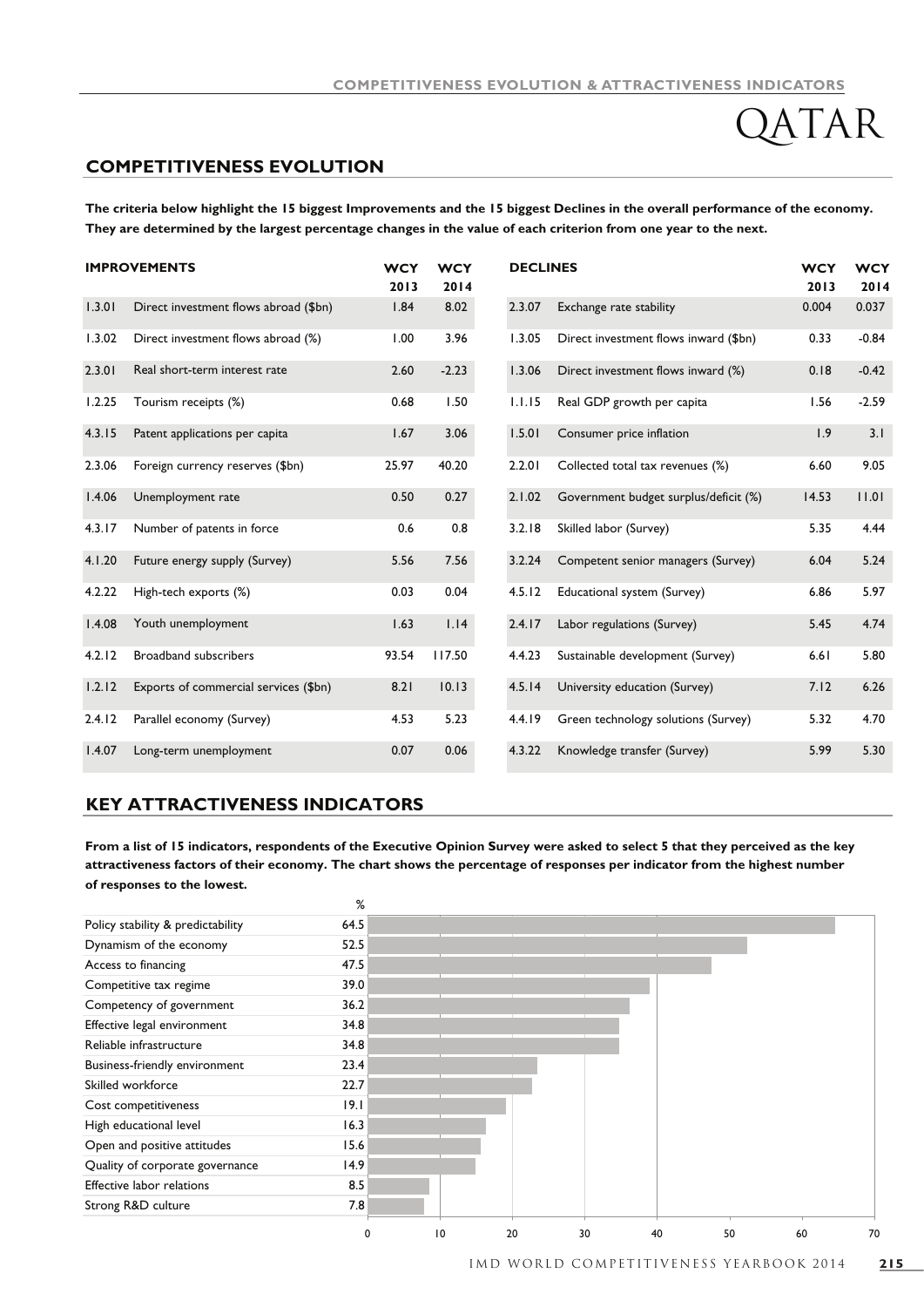QATAR

# **ECONOMIC PERFORMANCE**



| <b>Sub-Factor Rankings:</b> | 2013 | 2014 |
|-----------------------------|------|------|
| Domestic Economy            |      |      |
| International Trade         |      | 74   |
| International Investment    |      | 46   |
| Employment                  |      |      |
| Prices                      |      |      |

# **GOVERNMENT EFFICIENCY**



| <b>Sub-Factor Rankings:</b> | 2013 | 2014 |
|-----------------------------|------|------|
| <b>Public Finance</b>       |      |      |
| <b>Fiscal Policy</b>        |      |      |
| Institutional Framework     | ו כ  |      |
| <b>Business Legislation</b> | 32   | 35   |
| Societal Framework          | 38   |      |



# **BUSINESS EFFICIENCY**



| <b>Sub-Factor Rankings:</b> | 2013 | 2014 |
|-----------------------------|------|------|
| Productivity & Efficiency   |      |      |
| Labor Market                | ا 4  |      |
| Finance                     | 33   | 33   |
| <b>Management Practices</b> | ንበ   |      |
| <b>Attitudes and Values</b> |      |      |



# **INFRASTRUCTURE**



| <b>Sub-Factor Rankings:</b>   | 2013 | 2014 |
|-------------------------------|------|------|
| <b>Basic Infrastructure</b>   |      | 77   |
| Technological Infrastructure  | 49   | 53   |
| Scientific Infrastructure     | 56   | 53   |
| <b>Health and Environment</b> | 38   | 38   |
| Education                     |      |      |